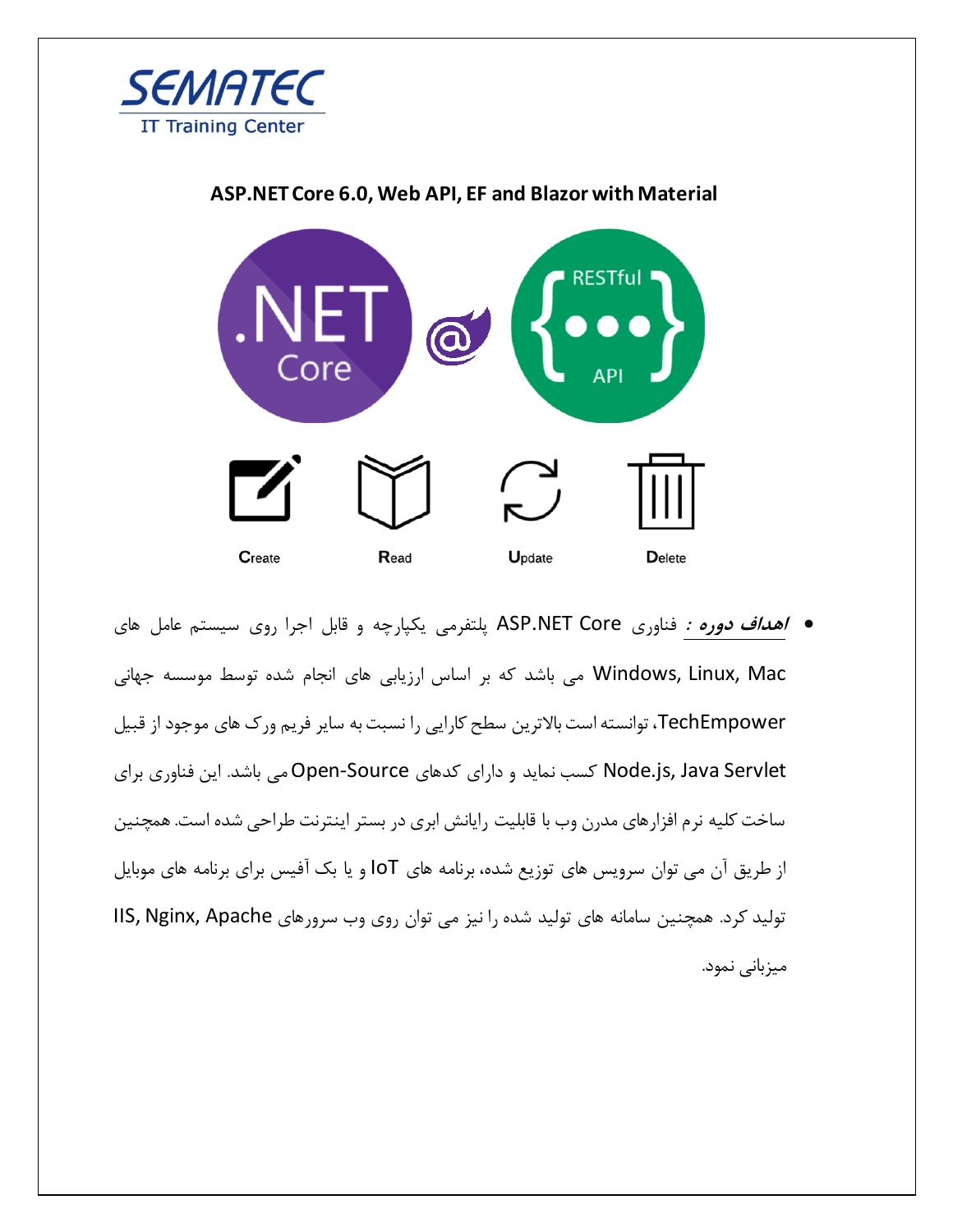

- **مخاطبین دوره :** تمامی افرادی که عالقه مند به یادگیری و تولید برنامه های Based-Web می باشند، و دوست دارند فقط با استفاده از استک فناوری مایکروسافت، نرم افزارهای قدرتمندی تولید نمایند می توانند در این دوره شرکت نمایند.
- **پیشنیاز دوره :** گذراندن دوره های (1) #C In Programming و Fundamental Web یا تسلط به مطالب دوره های مذکور
	- **مدت دوره :** مدت زمان آموزشی این دوره 45 ساعت می باشد.
- **دستاوردها:** در انتهای دوره فراگیران توانایی طراحی و تولید سرویس های RESTfull جهت ارسال و دریافت اطالعات، ارتباط با بانک های اطالعاتی، فناوری ORM، طراحی و پیاده سازی فرم های اطالعاتی، اعتبارسنجی دادها آشنا خواهند شد.

• **سرفصل مطالب آموزشی :**

## **Backend Modules**

Environment Configuration

- o Setup tools and IDE
- Dotnet-CLI
	- o Command
	- o Create new project
	- o Overview project structure
- Application Configuration
	- o Program, Startup
	- o Launch, Setting, Environment, Command line arguments
- Middleware
	- o Request delegate
	- o Async/await
	- o Type of middleware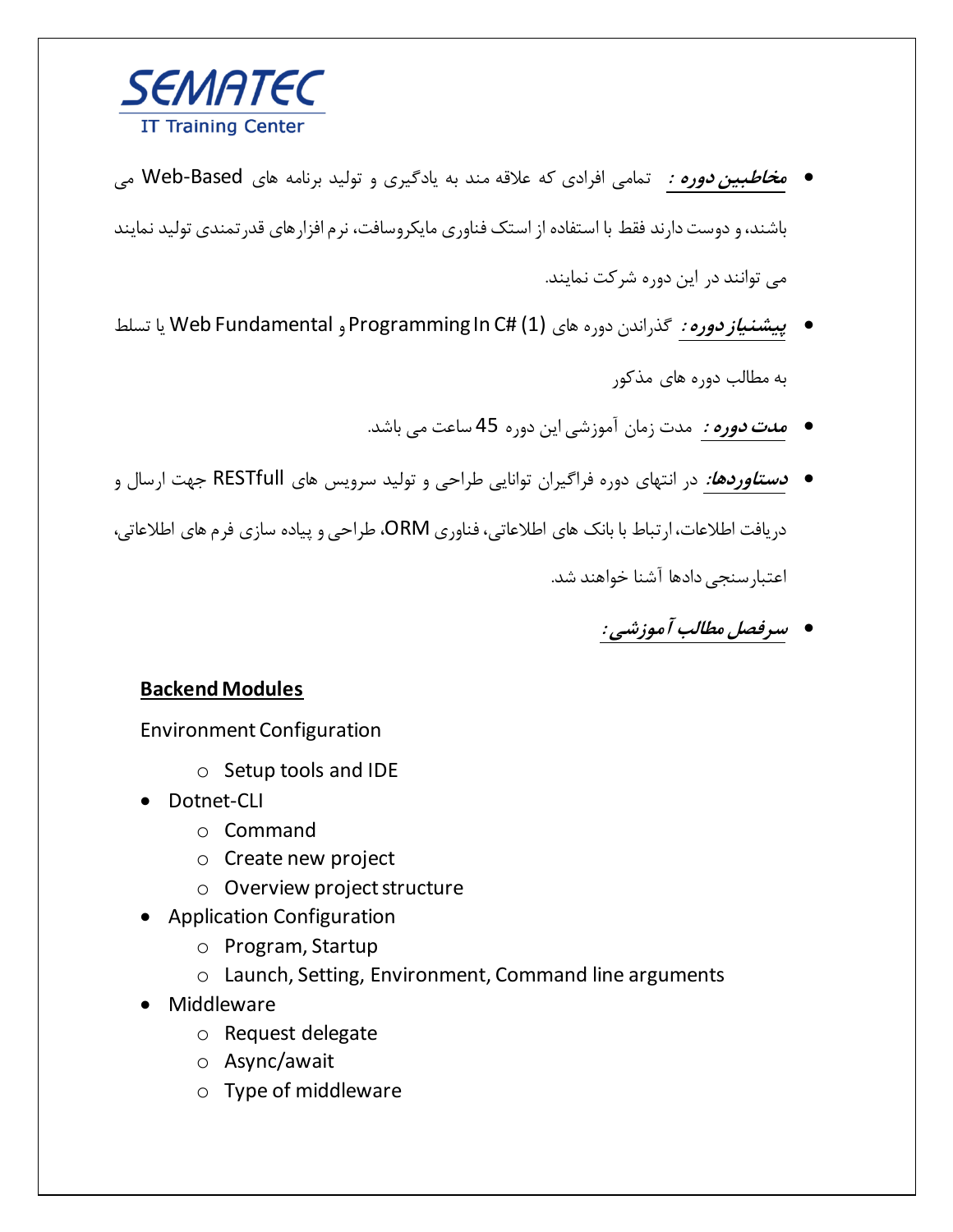

- Content generation
- Request editing
- Response editing
- Short-circuit
- o Pipelining
- o Extension method
- Service
	- o Inversion of control
	- o Dependency injection
	- o Object life cycle
- Web API apps
	- o Rest Architecture
	- o Design aspect
	- o RESTful
	- o Controller, Action
	- o Endpoint
	- o Routing
	- o URI best practice
	- o GET, POST, PUT, DELETE, PATCH
	- o ActionResult, IActionResult
- API Documentation
	- o Swagger
	- o XML documentation
	- o API Versioning
- Repository Pattern
- Entity Framework Core
	- o DbContext
	- o Data model (Code First)
	- o Fluent configuration
	- o Id generation strategy (Identity, GUID, HILO)
	- o Migration
	- o Seed Data
	- o Data relationship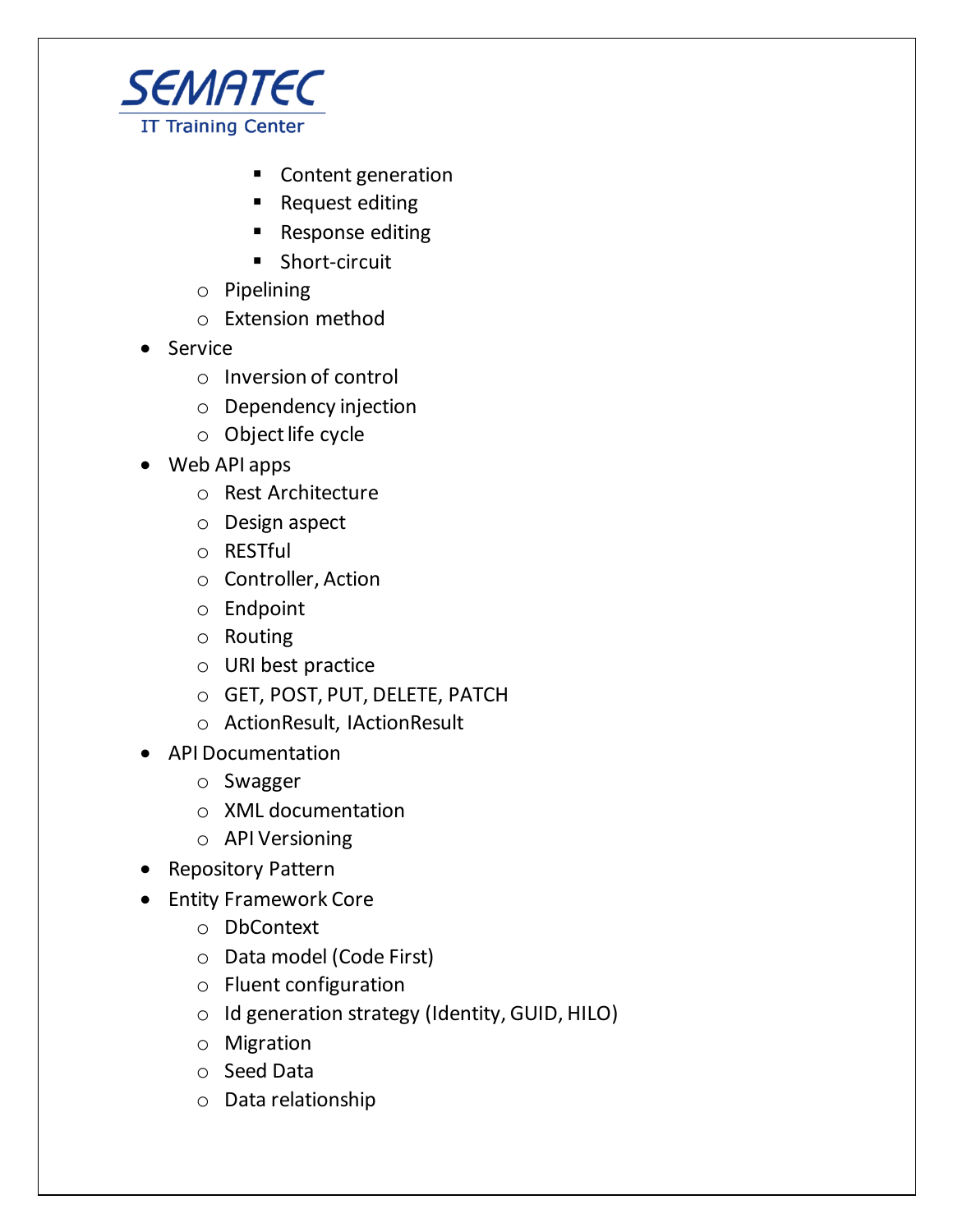

- One to one
- One to many
- Many to many
- o Loading related data
	- Eager
	- **Explicit**
	- Lazy
- o Refactoring repository
- Secret Manager
- AutoMapper
	- o ViewModel/Data Transfer Object (DTO)
	- o Profile configuration
	- o Custom conversion
- Parent/Child resource management service
- Data validation
	- o Field level
	- o Form level
	- o Validators
		- Using built-in
		- Custom validator
- API Versioning
	- o By Query
	- o By URL
	- o By Header
	- o Deprecation
- Query Services
	- o Paging
	- o Filtering
	- o Sorting
	- o Searching
- Content Negotiation
	- o Response
	- o Media type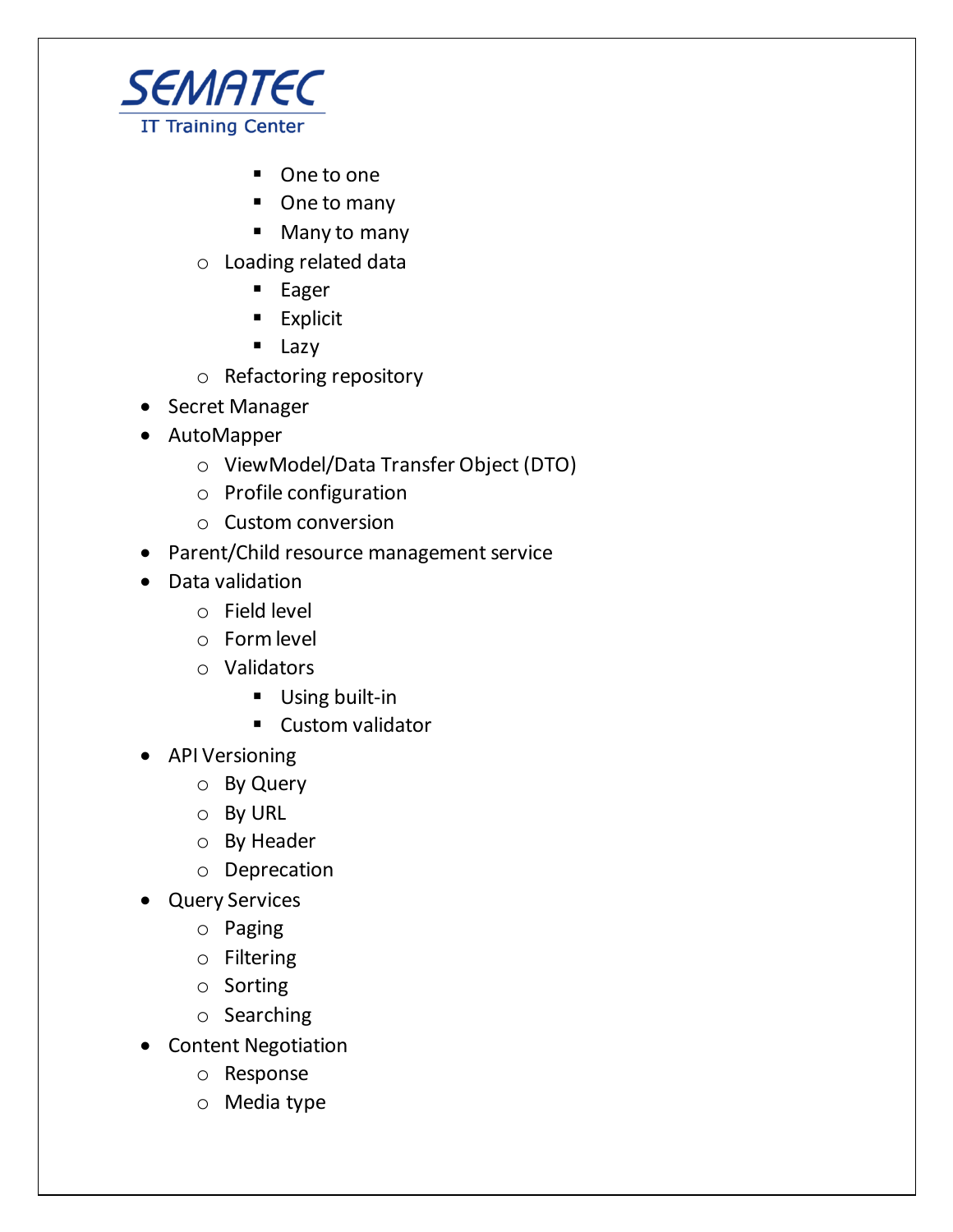

- o Custom format
- Model Binder
- Filters
- Web apps
	- o Overview
		- Mode View Controller (MVC)
		- Razor Page
		- Blazor WebAssembly

## **Frontend Modules**

- Blazor
	- o Create the First Blazor WebAssembly Project
		- Basic syntax
		- Binds
		- Methods
		- Events and event arguments
	- o Page and Components
		- Basic
		- Custom Events
		- Custom reference
	- o Layout
		- Custom Layout
		- Navigation
	- o Installing Material library
	- o Application layout design
	- o Adding Side Navigation
	- o Adding Drawer Feature
	- o Implementing a dark and light theme
	- o Introducing CRUD Application (Create, Retrieve, Update, Delete)
	- o Designing and Implementing Product Manager Page
		- Design Toolbar
		- Design Product List
	- o Implementing Product List Component